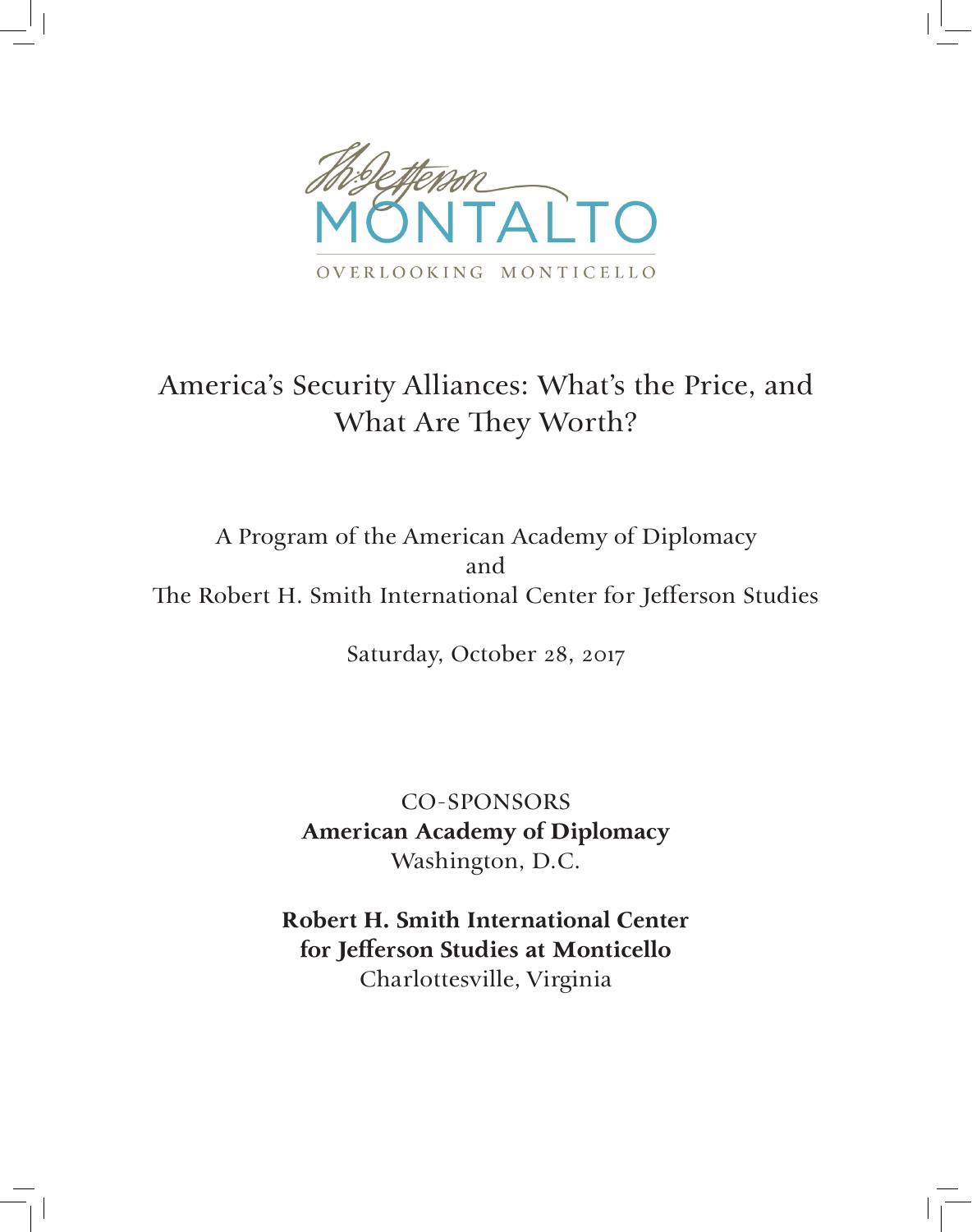# CO-SPONSORS



#### The American Academy of Diplomacy

The American Academy of Diplomacy was founded in 1983 by Ambassadors Ellsworth Bunker, U. Alexis Johnson, and John J. McCloy to explore ways in which persons who had served in positions of major responsibility could cooperate to promote the highest standards in the practice of American diplomacy. Today, the Academy is dedicated to strengthening the resources and tools America brings to managing its diplomatic challenges, and accomplishes this through targeted outreach programs, distinguished awards, and robust, practical, research-based publications. Through these activities, the Academy promotes an understanding of the importance of diplomacy to serving our nation and enhancing America's standing in the world.



#### The Robert H. Smith International Center for Jefferson Studies at Monticello

From its beginning in 1994, the dual purpose of the Robert H. Smith International Center for Jefferson Studies has been research and education – to foster Jefferson scholarship and to disseminate its findings. The activities of the Center are diverse and multidisciplinary. It is a residential site for individual Jefferson scholars and teachers, as well as a venue for lectures, seminars, and conferences. The Center seeks a central role in the ongoing study of Thomas Jefferson internationally by supporting a wide range of inquiry; by building a network of scholars, teachers, and resources; by helping to define new areas of investigation; and by promoting the application of new technologies to Jefferson scholarship. An Advisory Board of acclaimed scholars and statesmen helps guide the Center's activities.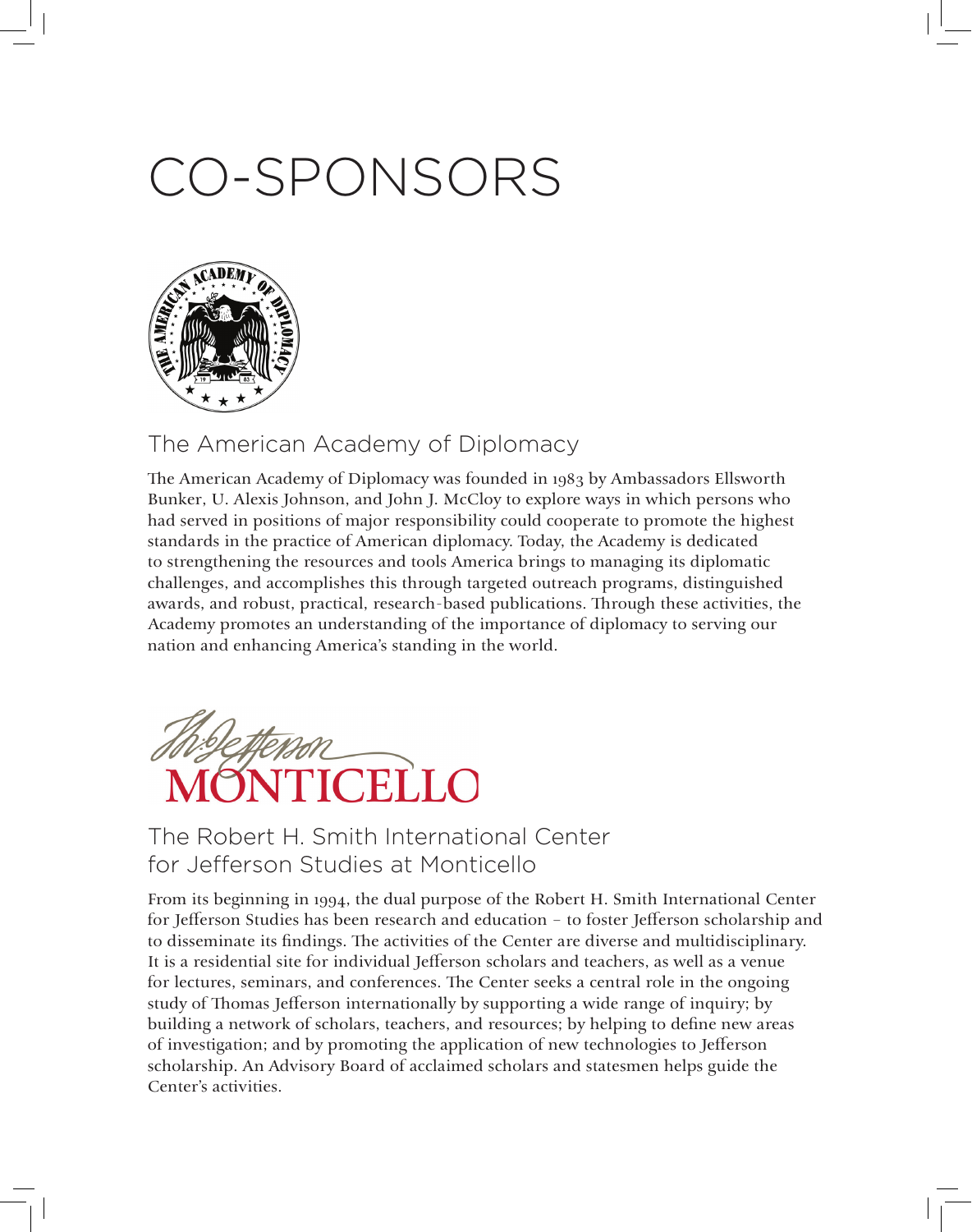# CO-SPONSORS

America's Security Alliances: What's the Price, and What Are They Worth?

#### Why?

For over 150 years, America avoided "entangling alliances." Paradoxically, after WWII, we became the world's central builder of security alliances and were, and continue to be, the essential element in holding together the major alliances of the early 21st century. President Trump has raised fundamental questions about the current value of such alliances to the United States. This question is echoed by many Americans. In a post-Cold War world, do we need our security alliances? If this is something more than a yes-no question, what alliances do we need, and at what price? And what would or could it cost to leave if the price of staying is judged to be too high? These are the subjects this one-day session will discuss.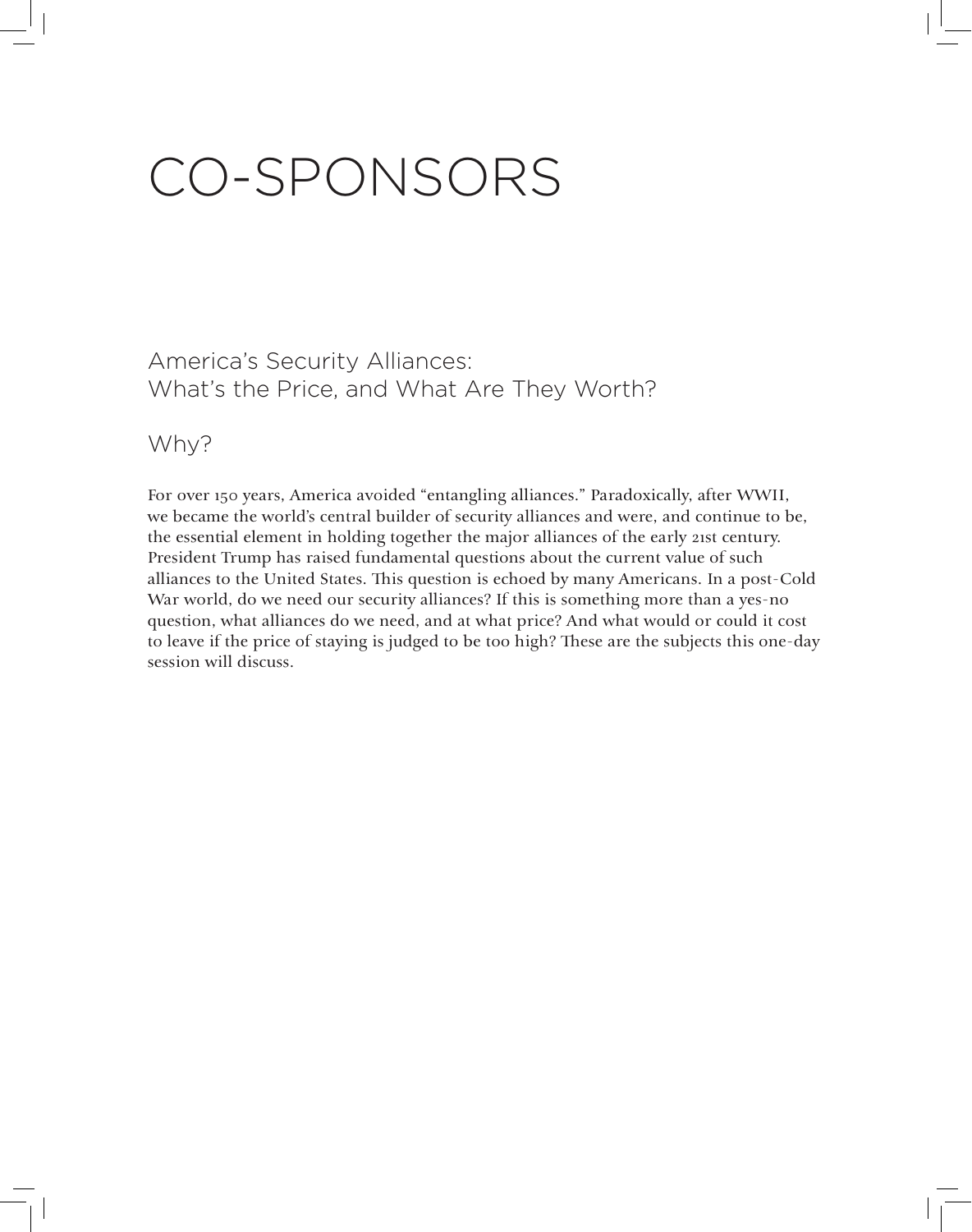### PROGRAM

America's Security Alliances: What's the Price, and What Are They Worth?

A Discussion of American Diplomacy | October 28, 2017

- 9:30 a.m. | **Registration at Monticello prior to bus boarding for Montalto**.
- 9:45 a.m. | **Coffee at Repose House, Montalto.**
- 10:15 a.m. | **Welcome and Introductions.** Dr. Andrew O'Shaughnessy, Vice President and Saunders Director of the Robert H. Smith International Center for Jefferson Studies and Ambassador Ronald E. Neumann (ret.), President, American Academy of Diplomacy.
- 10:30 a.m. | **Professor James Sofka, Alternative Viewpoints on Alliances.** A retrospective on the American approach to alliances from Washington's time to the eve of WWII. The United States has not always been keen on alliances. What was the rationale for that earlier perspective, and why did it change?
- 11:00 a.m. | **Introduction to the Theme.** Ambassador Ronald Neumann.
- 11:15 a.m. | **Panel Discussion.** The panel will look at the broad issues of policy and diplomacy in the context of three examples: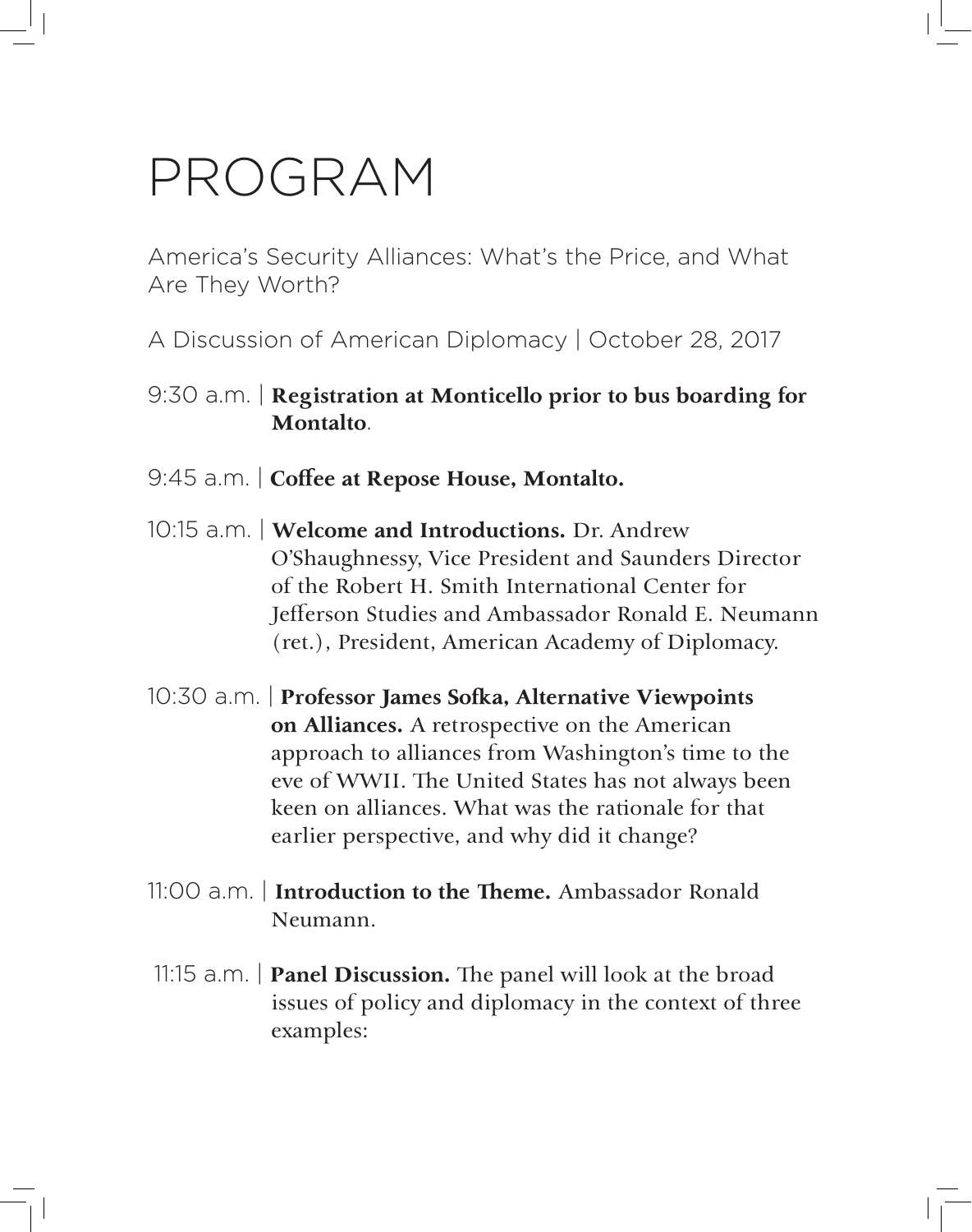**Ambassador Joe Mussomeli:** Has the time come to reconsider America's security alliances? Are we too involved, drawn into too many conflicts by our alliances? Do we need to distinguish between formal alliances and more informal associations with other states we loosely refer to as "allies"?

**Ambassador Robert Beecroft:** What risks do we take by neglecting key security alliances? Example: NATO's initial failure in Bosnia.

**Ambassador Deborah McCarthy:** How can we tell when an alliance risks outliving its usefulness? What adjustments are possible, and what would be the effect on our commitments or risks?

12:15 p.m. | **Q&A**

- 12:45 p.m. | **Break for Lunch**
- 2:00 p.m. | **Keynote: Considering Alliances in Terms of America's Place in the World – a Broader Look at the Theme of Leadership** Ambassador Richard Boucher

2:30 p.m. | **Q & A**

- 3:00 p.m. | **Closing Remarks** Ambassador Ronald Neumann and Andrew O'Shaughnessy
- 3:15 p.m. | **Conference adjourns**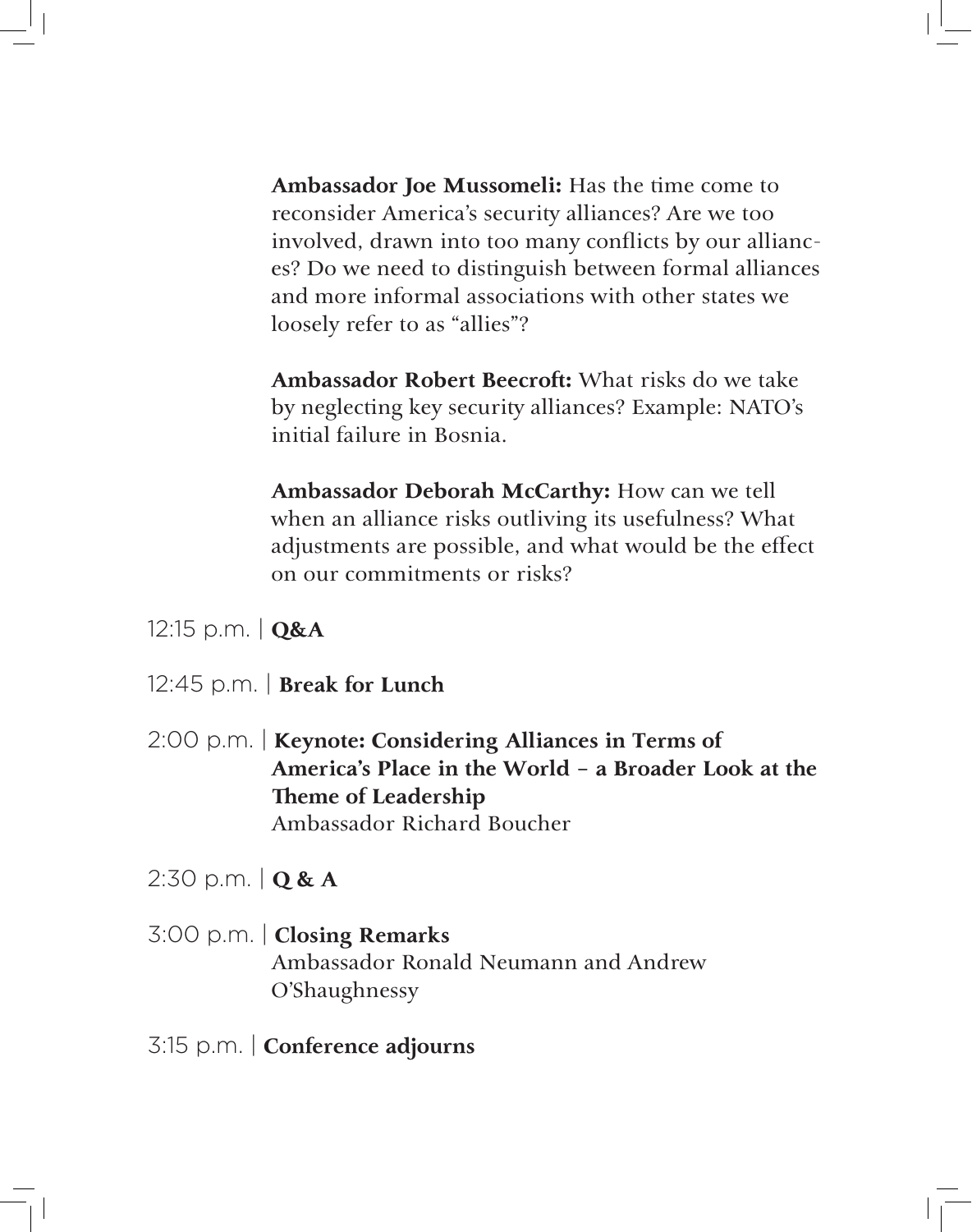# PARTICIPANTS

#### Ambassador Ronald E. Neumann (ret.)

Formerly a Deputy Assistant Secretary of State, Ronald E. Neumann served three times as Ambassador, to Algeria, Bahrain, and finally to Afghanistan, from July 2005 to April 2007. Before Afghanistan, Mr. Neumann, a career member of the Senior Foreign Service, served in Baghdad from February 2004 with the Coalition Provisional Authority and then as Embassy Baghdad's political/military liaison with the Multinational Command, where he was deeply involved in coordinating the political part of military actions.

Prior to working in Iraq, he was Ambassador in Manama, Bahrain (2001-2004), Deputy Assistant Secretary in the Bureau of Near East Affairs (1997-2000) with responsibility for North Africa and the Arabian Peninsula, and Ambassador to Algeria (1994-1997). He was Director of the Office of Northern Gulf Affairs (Iran and Iraq, 1991-1994). Earlier in his career, he was Deputy Chief of Mission in Abu Dhabi, United Arab Emirates, and in Sana'a, Yemen; Principal Officer in Tabriz, Iran; and Economic/Commercial Officer in Dakar, Senegal. His previous Washington assignments include service as Jordan Desk Officer, Staff Assistant in the Middle East (NEA) Bureau, and Political Officer in the Office of Southern European Affairs.

Ambassador Neumann is the author of The Other War: Winning and Losing in Afghanistan (Potomac Press, 2009), a book on his time in Afghanistan. He has returned to Afghanistan repeatedly and is the author of a number of monographs, articles, and editorials. His writings have focused most heavily on Afghanistan, stabilization, and Bahrain. At the Academy, he has focused particularly on efforts to expand State and USAID personnel and upgrade their professional formation to enable these institutions to carry out their responsibilities. Ambassador Neumann is on the Advisory Committee of a nonprofit working in Afghanistan, the School of Leadership, Afghanistan (SOLA). He is on the board of the Middle East Policy Council.

Ambassador Neumann speaks some Arabic and Dari as well as French. He received State Department Superior Honor Awards in 1993 and 1990. He was an Army infantry officer in Vietnam and holds a Bronze Star, Army Commendation Medal, and Combat Infantry Badge. In Baghdad, he was awarded the Army Outstanding Civilian Service Medal. He earned a B.A. in history and an M.A. in political science from the University of California at Riverside. He is married to the former M. Elaine Grimm. They have two children.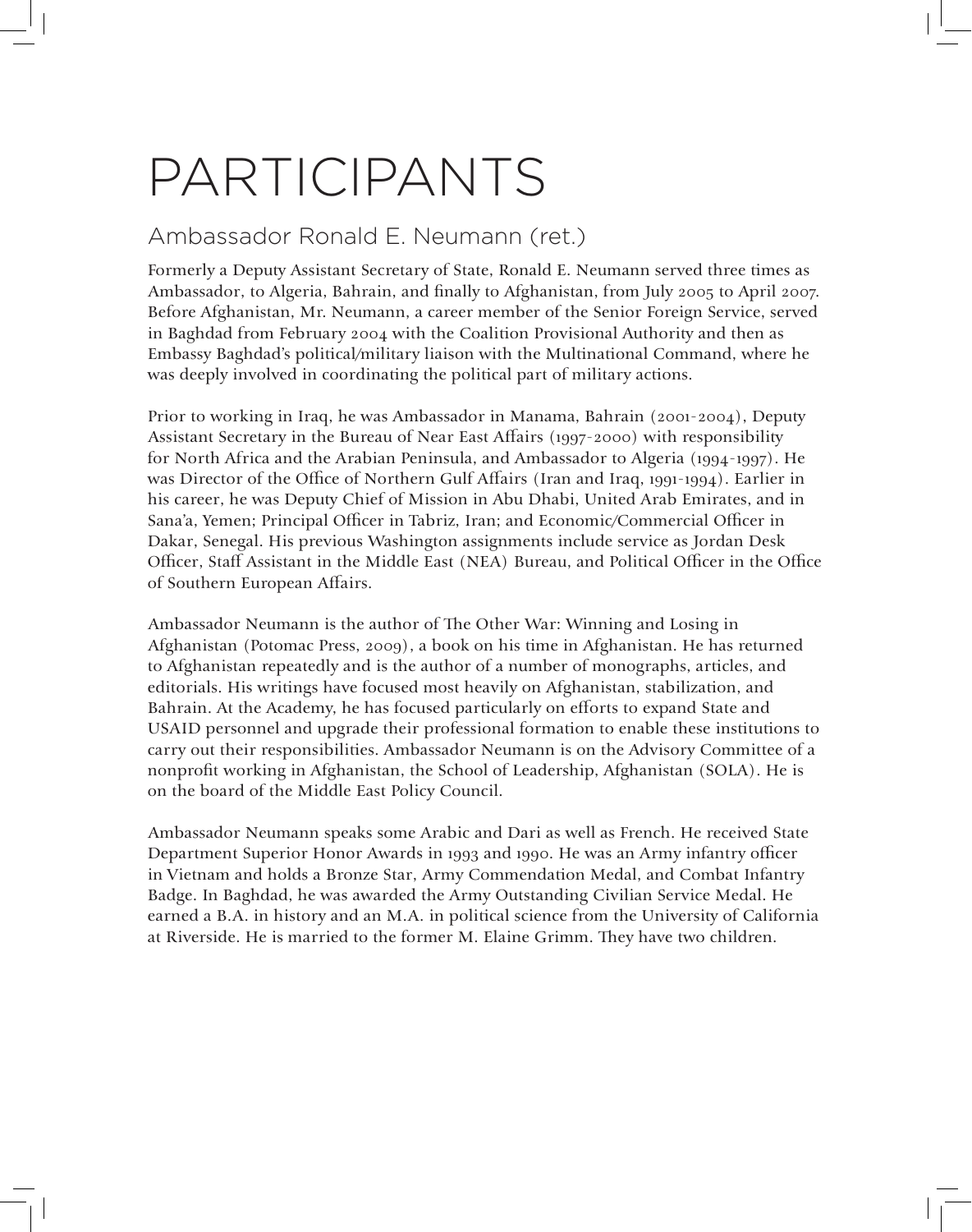#### Dr. Andrew O'Shaughnessy

Andrew O'Shaughnessy is the Vice President of Monticello, the Saunders Director of

the Robert H. Smith International Center for Jefferson Studies at the Thomas Jefferson Foundation at Monticello, and Professor of History at the University of Virginia. He is the author of An Empire Divided: The American Revolution and the British Caribbean (Philadelphia: University of Pennsylvania Press, 2000). His most recent book, The Men Who Lost America: British Leadership, the American Revolution and the Fate of the Empire (New Haven: Yale University Press, 2013), received eight national awards, including the New York Historical Society American History Book Prize, the George Washington Book Prize, and the Society of Military History Book Prize. He is a co-editor of Old World, New World: America and Europe in the Age of Jefferson (Charlottesville: University of Virginia Press, 2010) and of the Jeffersonian America series published by the University of Virginia Press. A Fellow of the Royal Historical Society, he is an editor of the Journal of American History and the Journal of the Early Republic.

#### Professor James Sofka

Dr. James R. Sofka specializes in international relations and political leadership in the era of the American Founding. He teaches regularly for the Brookings Institution, the Federal Executive Institute, and the University of Virginia's Osher Lifelong Learning Institute. He previously taught in these fields in the Department of Politics in the University of Virginia, where he also served as Dean of the undergraduate Honors Program in the College of Arts and Sciences. He received his Ph.D. in politics from the University of Virginia.

Dr. Sofka has published and presented research internationally and has held two fellowships from the Robert H. Smith International Center for Jefferson Studies at Monticello. Beyond his academic teaching, he regularly presents on the history, political leadership, and critical issues of the Founding era to executive audiences from prominent American and international corporations as well as civilian and military departments of the United States government, and has been featured on national media outlets. His most recent book, Metternich, Jefferson, and the Enlightenment: Statecraft and Political Theory in the Early Nineteenth Century, was featured at a forum hosted by Monticello in 2012. His current project, "A Commerce Which Must Be Protected": Thomas Jefferson and American National Security, is in preparation. Dr. Sofka resides in Ivy, Virginia, serves on an advisory board of Albemarle County, and is active in several community organizations and foundations in the arts and historic preservation.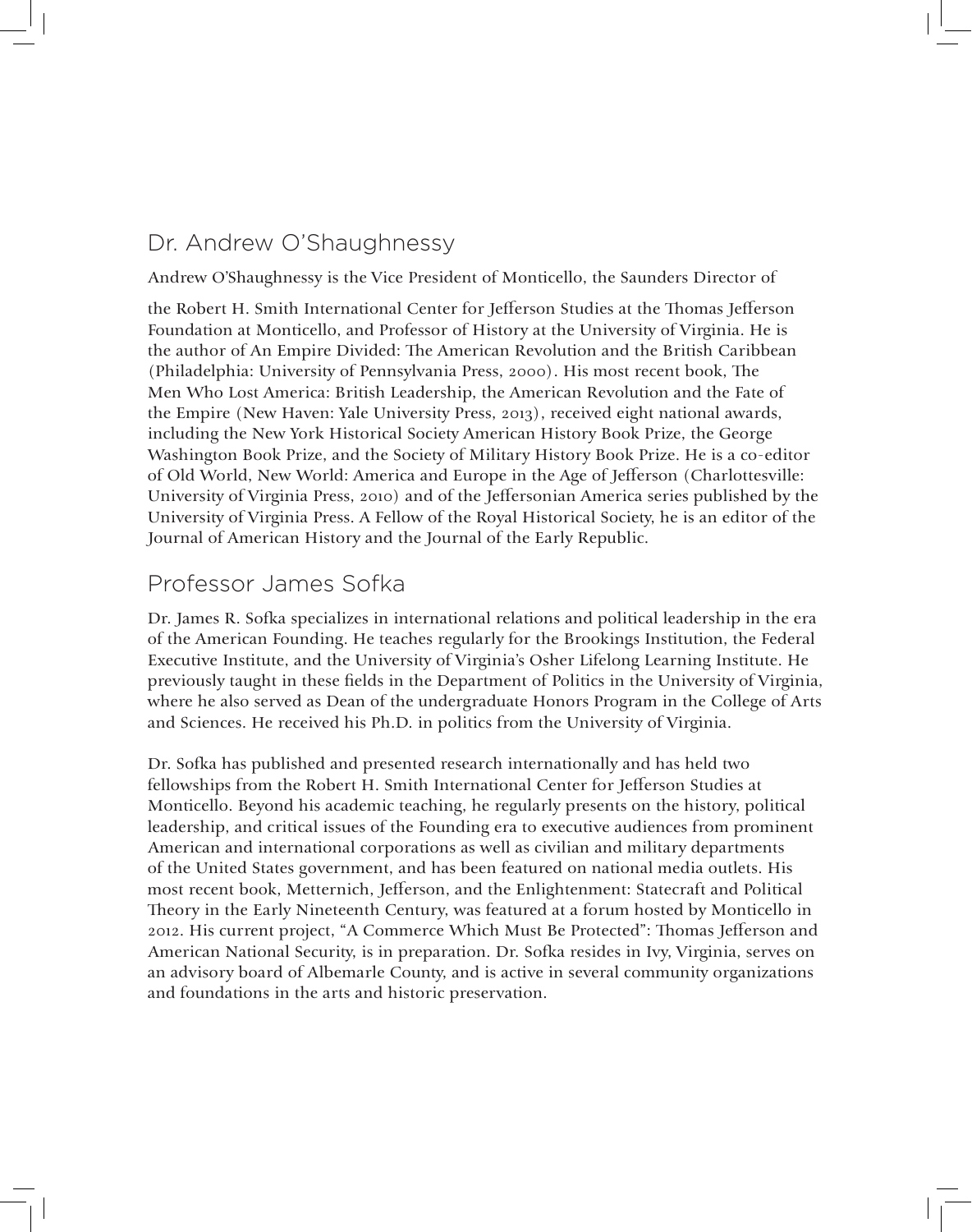#### Ambassador Joseph A. Mussomeli

Joseph Adamo Mussomeli was Ambassador to the Republic of Slovenia from November 2010 until January 2015 and the Ambassador to the Royal Kingdom of Cambodia from June 2005 to August 2008. He was the Assistant Chief of Mission in Kabul from May 2009 to May 2010. Prior to that assignment, Mr. Mussomeli served as the Director of Entry Level Career Development and Assignments. He received the Presidential Distinguished Service Award in 2009 and the Raphel Award in 2010 for developing, mentoring, and supporting his staff. Since his retirement in April 2015, he has given lectures on a variety of topics, including leadership, foreign policy, and interagency cooperation, at FSI, DOD, and various universities.

Mr. Mussomeli was born in New York City on May 26, 1952. He graduated from Camden Catholic High School in 1970. He then went to Rutgers University for two years before dropping out and becoming an upholsterer, and then spent several months hitchhiking through Europe. Upon returning to the United States, he attended Trenton State College and graduated summa cum laude in 1975, earning a B.A. in political science. In 1978, he earned a Juris Doctor degree from Rutgers Law School. Following law school, Mr. Mussomeli served as a law clerk to the Appellate Court of New Jersey from 1978 to 1979, and then worked as Deputy Attorney General for the State of New Jersey.

Mr. Mussomeli entered the Foreign Service in September 1980 and began his career serving in Cairo, Egypt, as a General Service Officer. Following Cairo, Mr. Mussomeli served in the Department as staff assistant to the Undersecretary for Security Assistance. He then served in Manila, Philippines, as a Consular Officer from 1984 to 1986. His subsequent tours included the positions North Korea Desk Officer (1986-1988), Senior Watch Officer (1989-1990), Economic Counselor in Colombo, Sri Lanka (1990-1992), Office of the Inspector General (1992-1994), Political Counselor in Rabat, Morocco (1995- 1998), Deputy Chief of Mission in Manama, Bahrain (1998-2001), and member of the Senior Seminar (2001-2002). He also served as Deputy Chief of Mission in the Philippines  $(2002 - 2005)$ .

Ambassador Mussomeli's wife, Sharon Flack Mussomeli, is a retired Foreign Service officer. They have three children: Isaac, Alessia, and Thomas.

#### Ambassador Robert M. Beecroft

Robert Mason Beecroft retired from the Foreign Service in 2006 with the rank of Career Minister-Counselor after a 35-year career. From 2006 to 2009, he was Vice President for Diplomacy and Development at MPRI, Inc., a division of the L-3 Corporation. Returning to the State Department, he served from 2009 to 2016 as a Supervisory Senior Inspector, leading inspections of U.S. diplomatic operations in Kuwait, Syria, Taiwan, Vietnam,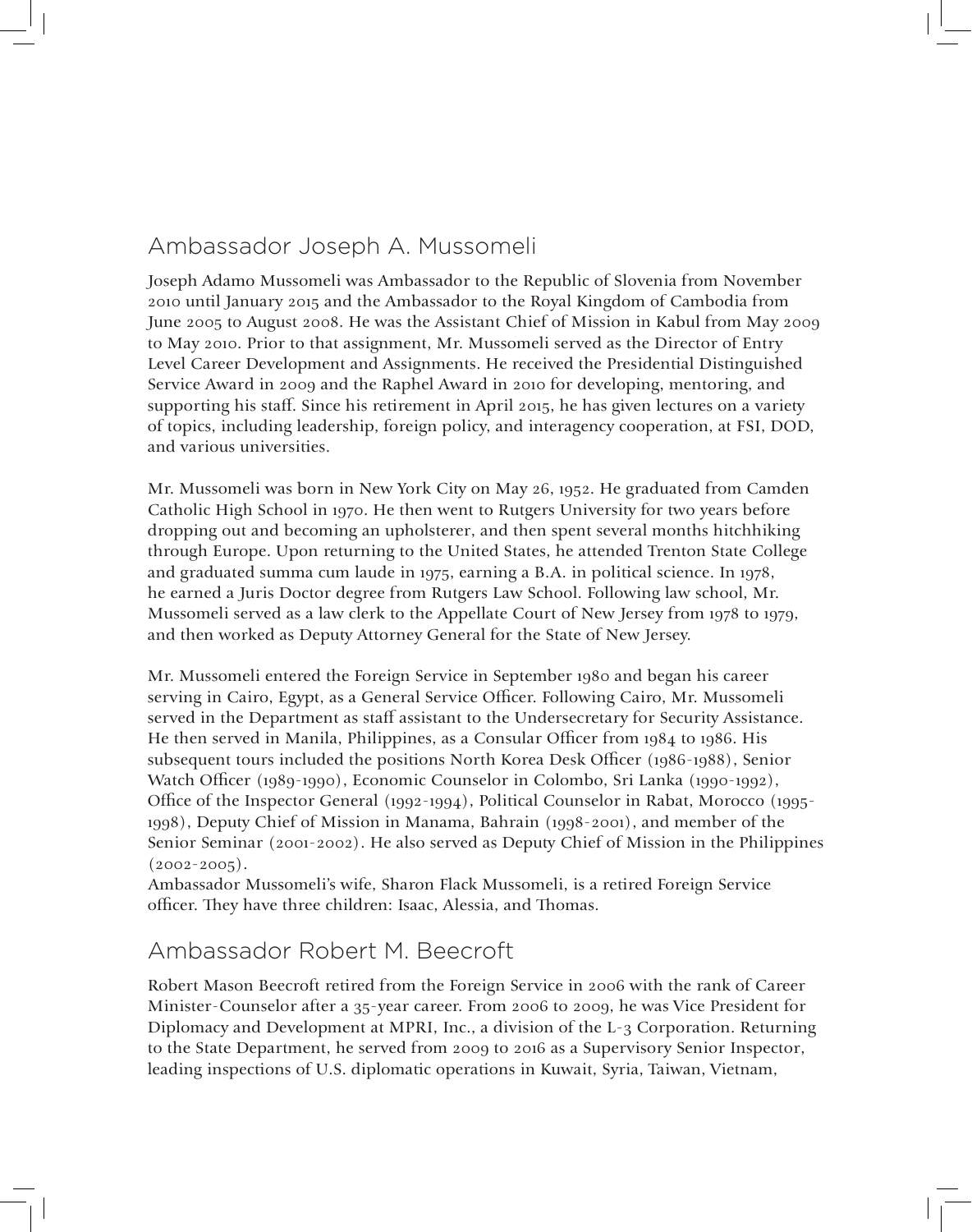Ukraine, Lithuania, Belarus, and the Department of State. He also conducted studies for the American Academy of Diplomacy and the U.S. Institute of Peace, focusing on the professional education and training of American diplomats and the use of special envoys in conflict diplomacy.

From 2004 to 2006, Ambassador Beecroft was a professor of national security strategy at the U.S. National War College. From 2001 to 2004, following his ambassadorial confirmation by the Senate, he led the Mission to Bosnia and Herzegovina of the Organization for Security and Cooperation in Europe (OSCE), with a civilian and military staff of 800 people from 30 countries. He was promoted to the Senior Foreign Service in 1997, following an earlier assignment to Bosnia as Special Envoy for the Bosnian Federation and Acting Chief of Mission at U.S. Embassy Sarajevo. As a junior and midgrade Foreign Service Officer, he served as Deputy Chief of Mission at the U.S. Embassies in Amman and Ouagadougou; Counselor for Political and Economic Affairs at the U.S. Mission to NATO (Brussels); Political Officer at Embassies Cairo, Bonn, and Paris; State Department advisor-expert on the SALT TWO strategic nuclear negotiations in Geneva; Special Assistant to the U.S. Ambassador to France; and Deputy Political Advisor to the Supreme Allied Commander at NATO military headquarters (SHAPE) in Belgium. In Washington, he was Principal Deputy Assistant Secretary of State for Political-Military Affairs; Senior Coordinator for Bosnian Implementation; Special Assistant to the Deputy Secretary of State; Officer-in-Charge of Federal German Affairs; and a nuclear arms control specialist in the Bureau of Political-Military Affairs.

Ambassador Beecroft is the recipient of two personal Superior Honor Awards, four group Superior Honor Awards, and numerous Performance Awards and Meritorious Step Increases. He is a 1988 graduate of the U.S. National War College, and was a member of the Fortieth Senior Seminar at the Foreign Service Institute (1997-1998).

Ambassador Beecroft is fluent in French, German, Norwegian, and Danish, and conversant in several other languages. His hobbies include music (listening and performing), archaeology, snorkeling, hiking, and U.S. Civil War history. He is a member of the American Academy of Diplomacy, the International Institute of Strategic Studies, the American Foreign Service Association, the Association for Diplomatic Studies and Training, the Washington Institute of Foreign Affairs, the American Council on Germany, the Association of the U.S. Army, the Army Civil Affairs Association, and the Army and Navy Club of Washington. Born in Newark, New Jersey, Ambassador Beecroft completed secondary education at the Hotchkiss School in Lakeville, Connecticut, and attended the University of Pennsylvania, where he received a B.A. and an M.A. in French. He also studied in Paris at the Sorbonne, in Munich at the Goethe-Institut, and on the postgraduate level at the University of Strasbourg. Before joining the Foreign Service, he taught American civilization and English language at the Lycée d'État Fustel de Coulanges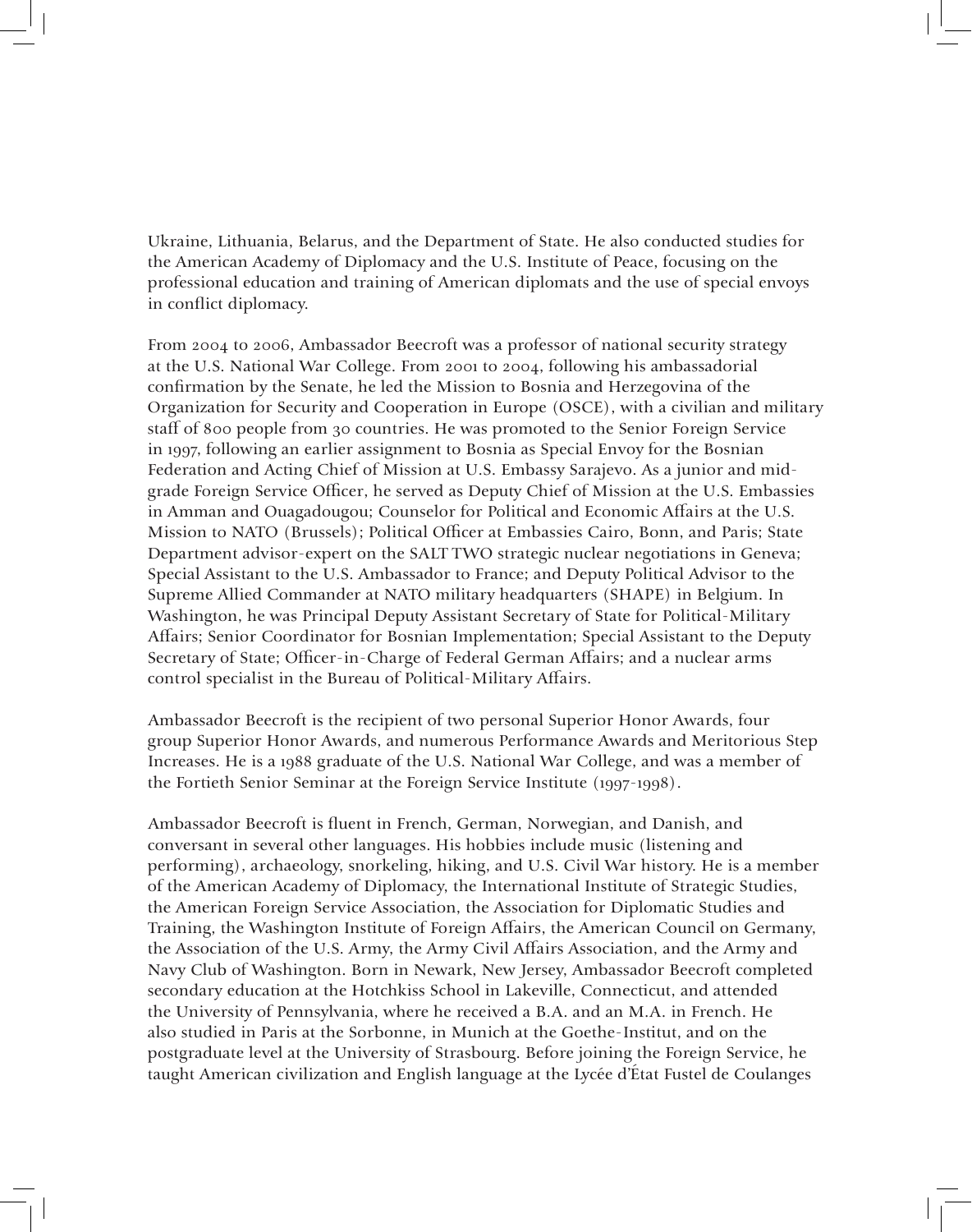in Strasbourg, and French and German at the University of Pennsylvania, Saint Joseph's University, and Germantown Academy in Philadelphia. He served in the U.S. Army Reserve as a Medical Corpsman (1965-1968) and Civil Affairs Officer (1968-1970).

Ambassador Beecroft is married to the former Mette Louise Ording Ottesen, Ph.D., a senior consultant at the State Department. They have two grown children, Christopher and Pamela.

#### Ambassador Deborah McCarthy

Deborah A. McCarthy is an international security strategist with over 15 years of

experience in leadership, teamwork, and negotiations at the highest levels of government and the private sector in Europe, the Western Hemisphere, and the U.S. Currently, she is the Executive Director of ICAI at the Center for Strategic and International Studies (CSIS). She was the U.S. Ambassador to Lithuania (2013-2016) directing the expansion of U.S. military and U.S. strategic communications in the Baltic region.

Previously (2010-2013), she was the Principal Deputy Assistant Secretary of State for Economic and Business Affairs at the Department of State, leading high-level negotiations to advance U.S. economic interests. Ms. McCarthy also served as Deputy Chief of Mission at the U.S. Embassy in Greece and the U.S. Embassy in Nicaragua. In Washington, she served as Deputy Assistant Secretary for Narcotics and Law Enforcement, Senior Advisor for Counter Terrorism, and Special Coordinator for Venezuela. Other posts include Consul General in Montreal; Economic Counselor, U.S. Embassy Paris; Financial Economist, U.S. Embassy Rome; and assignments in the Dominican Republic and Haiti.

Ms. McCarthy received a B.A. in economics from the University of Virginia and a double master's degree in economics and Foreign Service from Georgetown University. She is a member of the Atlantic Council, the American Academy of Diplomacy, the Washington Institute of Foreign Affairs, and the Women's Foreign Policy Group. She is a member of the Advisory Board of Georgetown University's School of Foreign Service and the Policy Council of the Una Chapman Cox Foundation.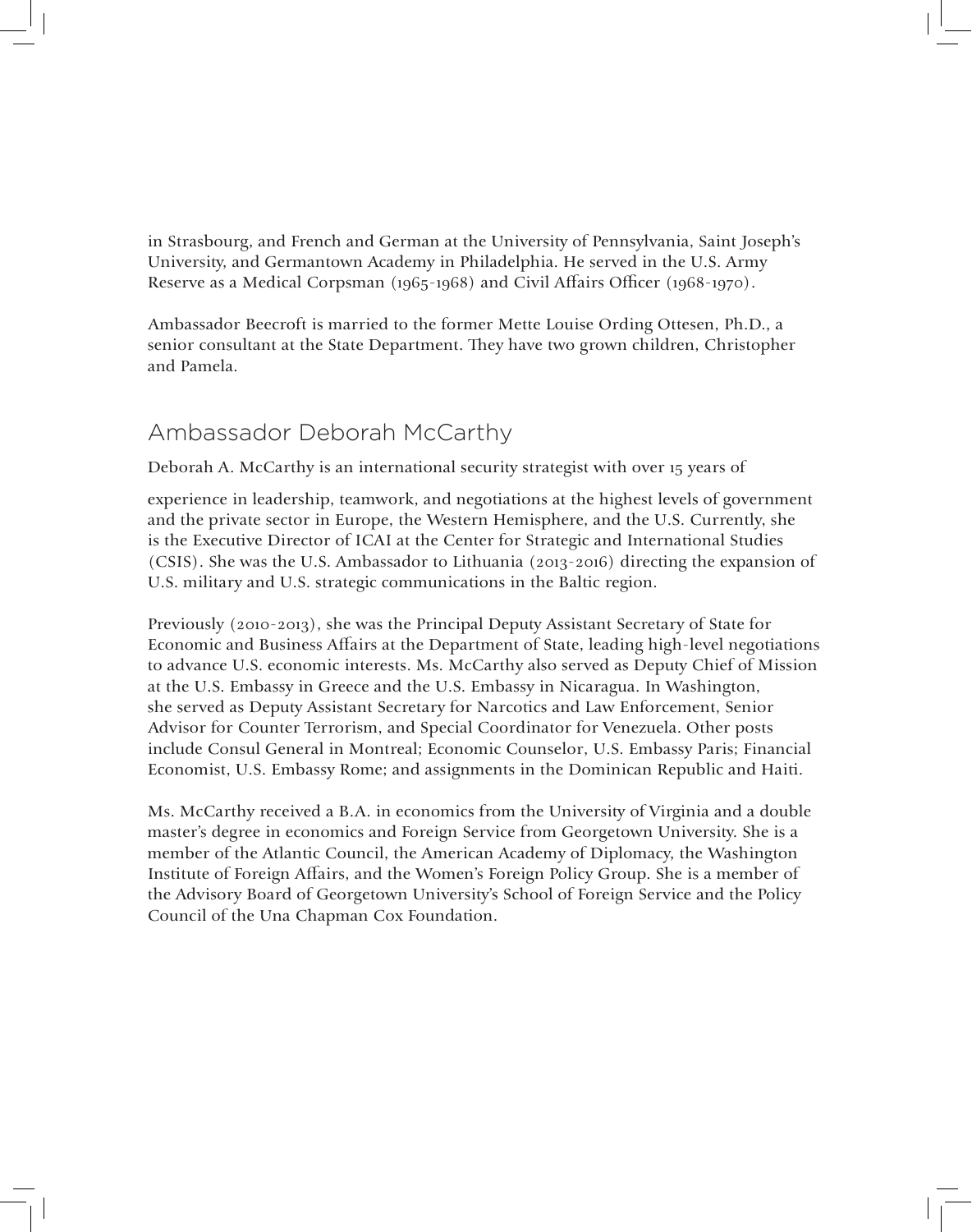#### Ambassador Richard Boucher

Richard Boucher is a senior U.S. diplomat turned teacher. Over a 32-year career, he achieved the highest rank in the U.S. Foreign Service, as Career Ambassador.

Richard's career began in China at the start of economic reform; in his later career, he became the longest-serving Spokesman in the history of the State Department, serving six Secretaries of State. From 2006 to 2009, he formulated U.S. policy for Afghanistan and Pakistan, as well as India and the broader region, as Assistant Secretary of State for South and Central Asia.

Richard also served as U.S. Ambassador to Cyprus (1993-1996) and as Consul General in Hong Kong (1996-1999), and he led U.S. efforts for Asia-Pacific Economic Cooperation as U.S. Senior Official for APEC from 1999 to 2000.

After retiring from the State Department, Ambassador Boucher served four years as Deputy Secretary-General of the Organization for Economic Co-operation and Development (OECD), the international organization of 35 countries working together to analyze and coordinate economic policy. In this leadership role, he worked with the developing world, focusing on the major economies of China, India, Brazil, Indonesia, and South Africa, as well as newly reforming countries like Colombia, Tunisia, and Myanmar. Richard now teaches diplomacy and foreign policy to Brown University graduate and undergraduate students as a Senior Fellow at the Watson Institute for International and Public Affairs. He advises HSBC Bank/South Asia on stopping money laundering and financial crime. In addition to public speaking, he blogs at richardboucher.wordpress.com and as an expert at theCipherBrief.com.

Richard also serves on the board of The Mountain Institute (mountain.org), a nonprofit that partners with mountain people to protect their environment and livelihood. He participates in a U.S.-Pakistan Track II dialogue.

Richard taught English as a Peace Corps volunteer in Senegal from 1973 to 1975. He obtained his bachelor's degree from Tufts University and did graduate work in economics at the George Washington University. He is married to Carolyn Brehm, a business executive. They have two children, Madeleine and Peter.